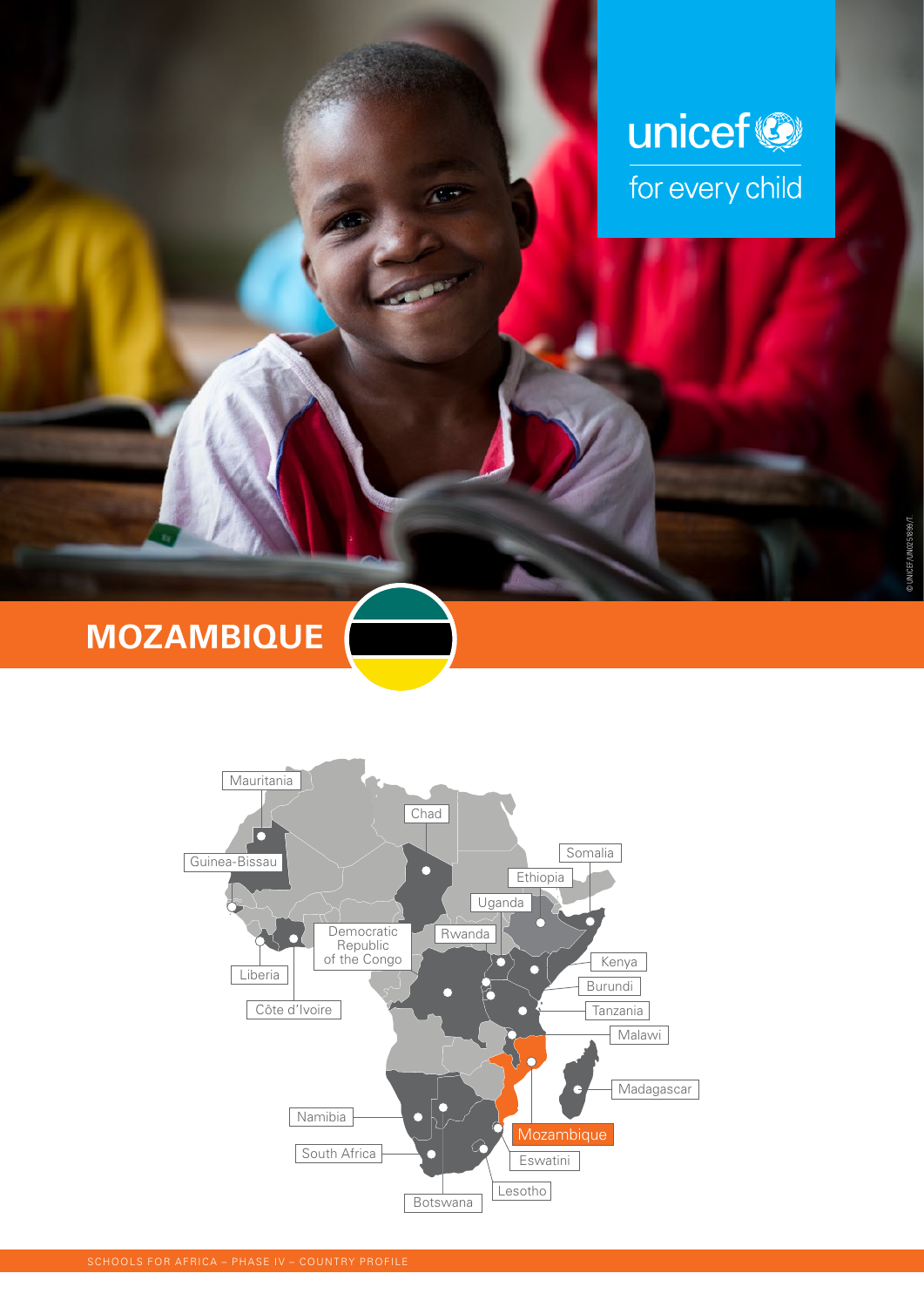# **The opportunity**

Africa is on the move: the continent has some of the fastest-growing economies and rapidly growing young populations. As an example, Mozambique recently saw an average annual growth of 7 per cent, significant direct foreign investment, and the discovery of natural gas deposits with the potential for further resource expansion.<sup>1</sup> With a predominantly young population (over half of the 25 million people living in Mozambique are under the age of 18)<sup>2</sup> there is a unique opportunity to capitalize on the economic boom, harnessing the skills, resources and capacities of millions of children and adolescents. With the right government policies, investment and strong technical support, Mozambique's children and adolescents can yield a 'demographic dividend' and contribute to a national vision.

Schools for Africa (SFA) is a global initiative which aims to achieve quality education across sub-Saharan Africa, ensuring that all children, including the most remote and marginalized, are learning and gaining the skills for succeeding in life and work. SFA convenes with businesses, governments and individuals, and has a proven track record in partnering with the private sector to achieve education results for children.

#### **The challenges**

Mozambique is rich in natural resources and industrial potential that provides opportunity for the country; however, there are also challenges:

- **Access to education** Disparities continue, limiting the opportunity of many children to access education;
- **Quality of teachers** A 2014 World Bank survey revealed that only 1 per cent of primary school teachers have the minimum expected knowledge;
- **Out of school children**  An estimated 1.2 million children are out of school (predominantly girls),<sup>3</sup> especially in the secondary age group, owing mainly to poverty and socio-cultural norms, such as early marriage and pregnancy.

## **UNICEF's response in Mozambique**

In 2003–2004,<sup>4</sup> the country abolished school fees and began providing financing to primary schools, as well as free textbooks. This significantly increased children's access to primary school. UNICEF has worked with the government to develop national strategies on gender and inclusive education, while supporting a regional pre-primary education process in 2017 to assess gaps in the education of young children. This key work has kept the focus on access to education at the centre of education policy and programme

debates. As Mozambique is prone to environmental disasters, UNICEF has helped the Ministry of Education to provide education in emergencies, and to improve preparedness as well as the response. This has been critical to protecting children's access to education even in times of heightened vulnerability. UNICEF's close work with the Ministry of Education has contributed to an increase in the primary school net enrolment rate from 57 per cent in 2003 to over 97 per cent in 2017.

With UNICEF's advocacy on learning, the focus has now broadened in the country's strategic and operational education plans from access to education to the *quality of learnin*g. This has translated into sustained investment in the capacity-building of key actors, including the in-service training of early grade primary teachers and primary school directors. In-service teacher training is a performance-based indicator for the Global Partnership for Education, and the achievement of annual targets has triggered millions of dollars of additional funding for the country.

Based on UNICEF's education budget briefs, 20 per cent of the national budget needs to be invested in education to improve access and quality. This is serving as an important advocacy tool in sustaining that investment, despite the country's worsening economic outlook.

UNICEF has made a significant programmatic shift away from the service-delivery-focused child-friendly schools approach, transitioning towards a more concerted upstream engagement in evidence-based advocacy to inform policies and strategies. This new focus aims at empowering key actors to deliver quality education and to facilitate effective learning of basic literacy and numeracy skills in primary schools.

## **A sustainable approach**

UNICEF follows children along their entire educational pathway, identifying three critical junctures, or opportunities, for partner investment. This holistic approach to education begins at **early learning**, the critical preparatory period before primary school begins, then moves to **quality primary education** – the first few grades where children begin accumulating significant skills –and then continues through **adolescence for success**, 5 where the goal is to adequately equip adolescents for adulthood. Schools for Africa also spotlights adolescent girls and children with disabilities, who experience significant barriers to attending and staying in school.

The following outlines some sustainable interventions in three priority areas: promoting early learning, supporting quality primary education, and gearing adolescents for success.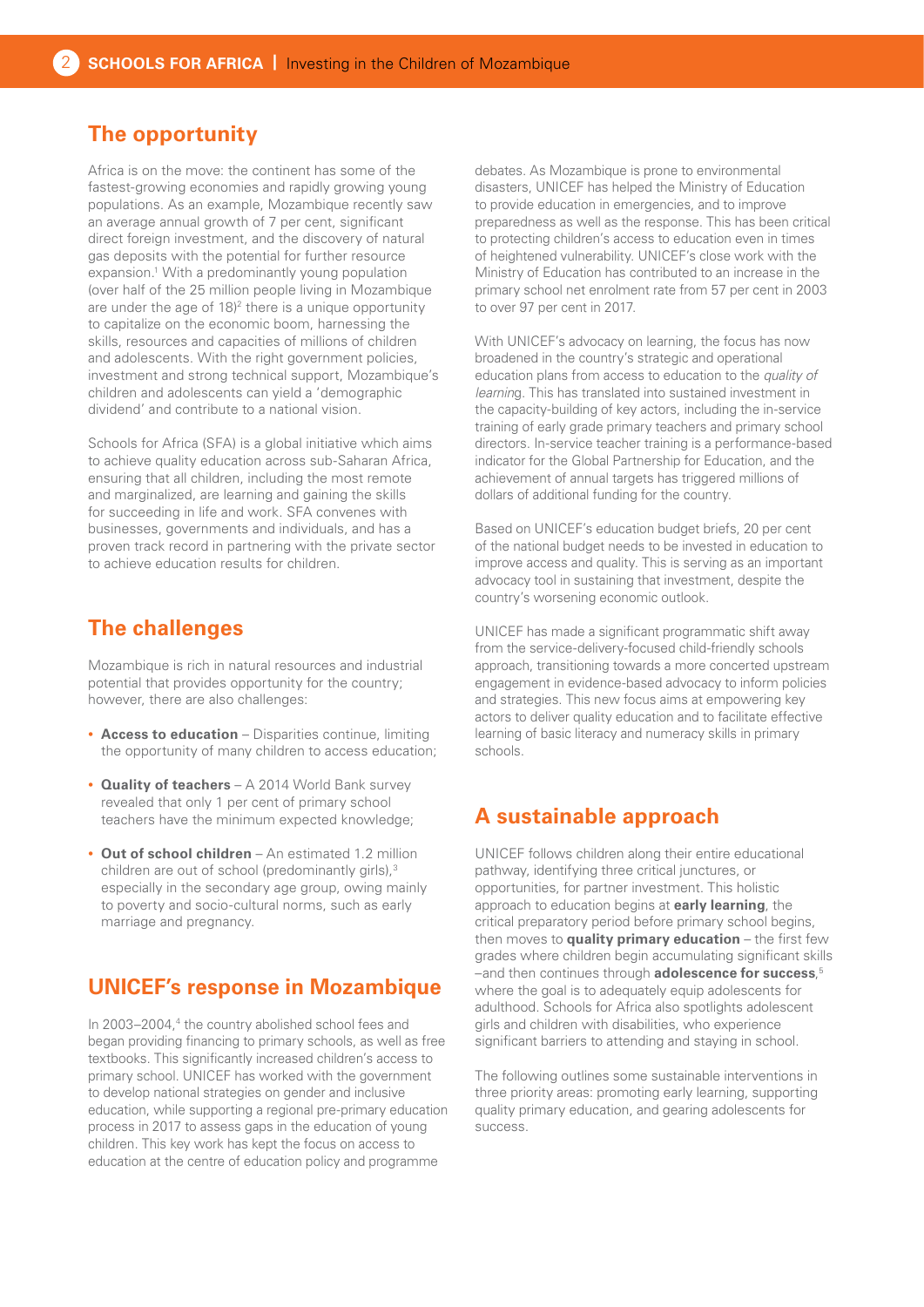

Children who receive *early learning* through preprimary education have a foundation that sets them up for greater academic achievements and a lifetime of gains. From infancy onwards, children should be supported in a holistic way that meets all their learning and developmental needs.

Mozambique currently faces an almost total gap in early learning and pre-primary coverage, which is estimated at 4 per cent and heavily skewed in favour of urban children from families with sufficient income to pay for private services.<sup>6</sup> UNICEF Mozambique will continue to collaborate with the government

to ensure more children have equitable access to quality early learning opportunities by advocating for and supporting innovative models and approaches, including the scale-up of low-cost accelerated school readiness programmes to help children aged 5–6 years to acquire pre-literacy, pre-numeracy, socialization and basic hygiene skills through play-based learning, to prepare them adequately to start school. Support to parents and caregivers will be strengthened through the design and implementation of simple and effective parenting education programmes.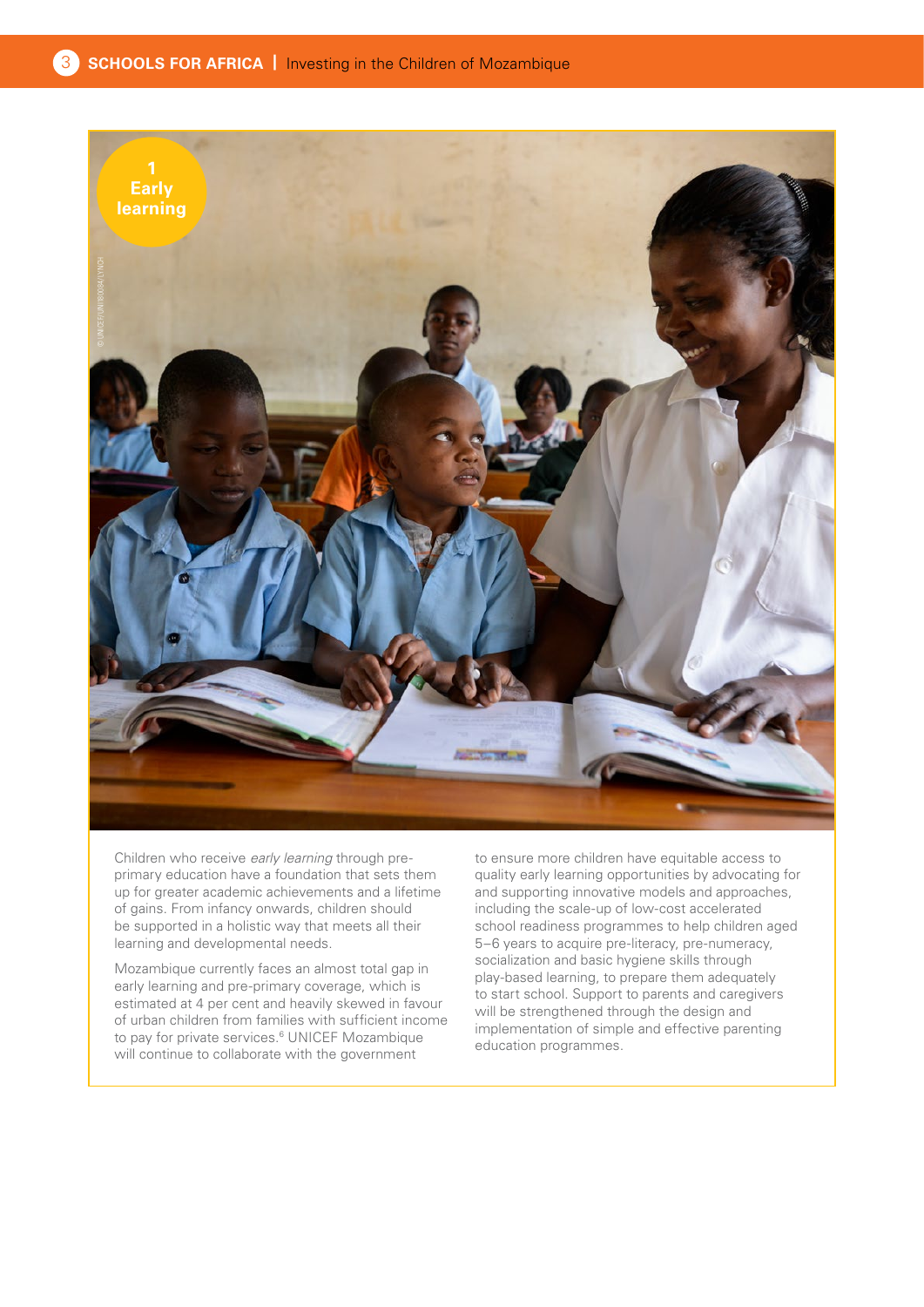

Investing in *quality* education for children and adolescents is one of the most effective investments today as the returns will have multiplier effects in economic growth and social welfare for generations.<sup>7</sup>

A 2012 study by UNESCO estimates that about 1.2 million (or 23 per cent) of primary- and secondaryschool-aged children in Mozambique are out of school. Of these, 775,000 are primary-school-aged children, and over half are girls.<sup>8</sup> Factors such as early marriage and pregnancy, as well as long distances from home to schools, lack of safe school spaces, overcrowded

classrooms, and a lack of quality teachers keep children from finishing school. For the well-being of children and future economic growth of the country, it is important to address these issues. The government is committed to education and has dedicated the highest proportion of the state budget (over 15 per cent), supported by the partner common fund FASE, in which UNICEF is a key actor. The current education strategic plan, 2012–2019, the sector's third, emphasizes access, retention, quality and learning – targeting teacher capacity and absenteeism, governance and institutional development. This is intended to improve the basic literacy and numeracy skills in primary schools and improve the teacher to pupil ratio, which is currently 63 children to 1 teacher in the lower grades of primary.

UNICEF is committed to supporting training to improve the capacity and use of administrative data, improve planning, budgeting and implementation

at the levels closest to schools to improve student learning and education outcomes, as well as supporting research to inform policy recommendations on key issues related to quality, such as teacher absenteeism and teacher trainer competencies. To this end, UNICEF in conjunction with the Service Delivery Indicators (SDI) of the World Bank, is conducting a study on teacher absenteeism. Mozambique was featured in the SDI study of 2014 as one of the countries with the highest teacher absenteeism in the region, with almost 50 per cent of teachers absent on any given day. The teacher absenteeism study is aiming to complement the quantitative findings of the SDI to explore and find solutions to the causes of teacher absenteeism.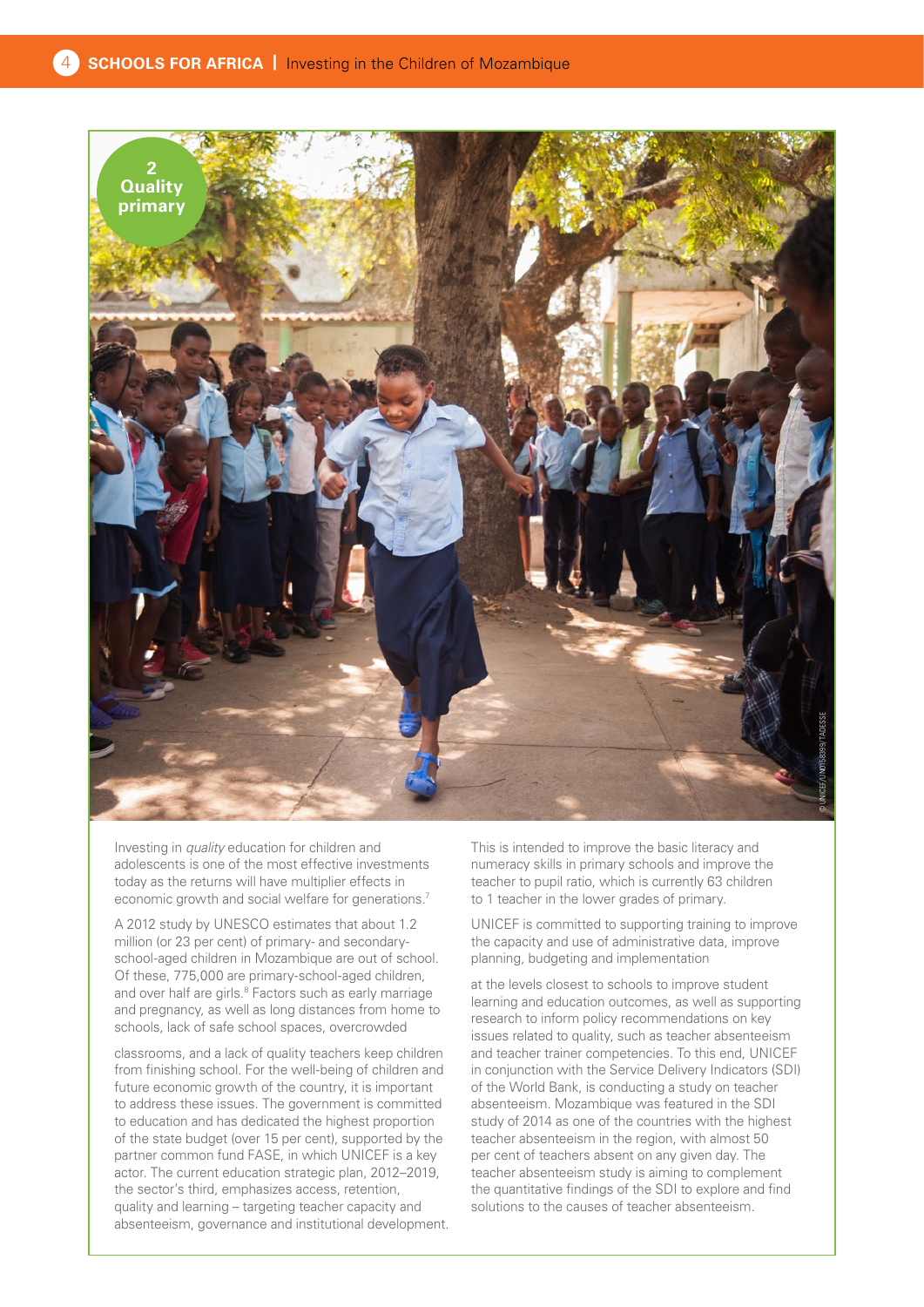

Investing in adolescents and young people is critical. Prospects for further education and employment are proven to increase greatly when children receive a strong educational base. This base is also key for creating social cohesion and reducing conflict. Achieving numeracy and literacy is no longer enough to ensure children and young people are successful in life. Transferable skills are now a requirement to ensure that children, adolescents and young people are equipped for success.

Adolescents are the fastest-growing segment of the population in Mozambique; it is estimated that 45 per cent of the population is under 15 and 52 per cent under 18.9 Adolescents, if engaged, educated, healthy and productive, can break the generational cycles of poverty and contribute to bettering the economy. Investing in adolescent girls and their education is one of the most transformative strategies for economic growth and development. Educating a girl dramatically increases lifetime earnings and national growth rates and positively impacts future generations.

To better understand the reasons why children stop attending school, a national dropout study is being conducted, with a focus on girls. It aims to determine the causes of dropouts at various levels in primary education, with a special focus on gender barriers and bottlenecks for girls, of whom most are adolescents but still in primary education. UNICEF will continue to lend its support to strengthen the functioning of school councils by building the capacities of members on their traditional roles within the councils (track and follow up on children who miss school) but also supporting a social agenda to prevent school-based violence, early marriage and pregnancies, and dropouts.



#### **Spotlight on adolescent girls**

While 94 per cent of girls in Mozambique enrol in primary school, more than half drop out by the fifth grade, primarily due to early marriage, pregnancy and school-related gender-based violence. Forty-eight per cent of girls are married before they reach 18, which negatively affects the health of families, prevents girls from reaching their potential, and inhibits the overall economic growth of the country. UNICEF seeks to operationalize the revised national gender strategy and support the Ministry of Education to step up efforts to address gender-based violence, particularly in schools.

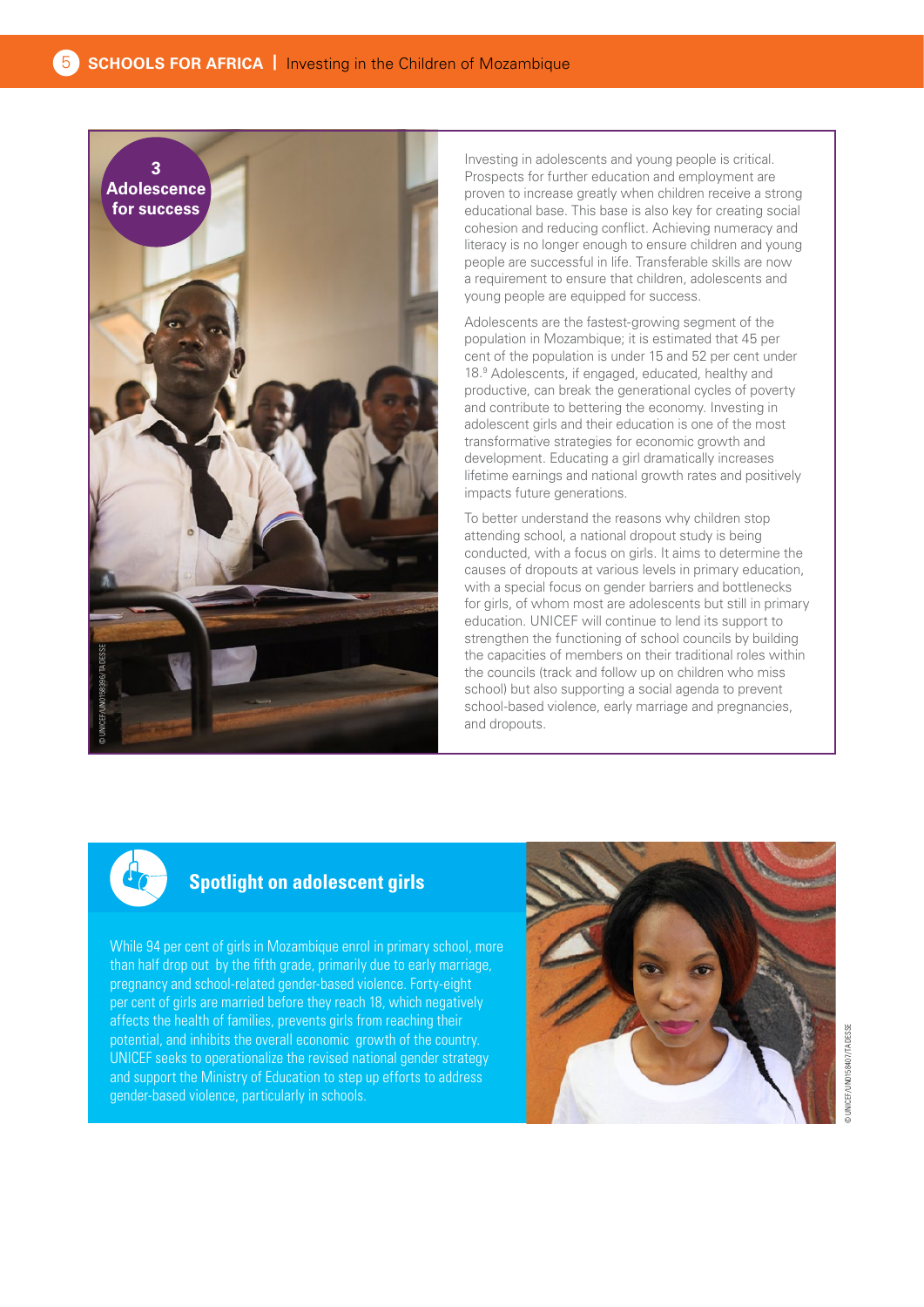# **Impact and results**

UNICEF is a national leader in children's rights and educational development in the country. Working in partnership with the government, UNICEF continues to support and improve the quality of education in Mozambique. Investments in Schools for Africa in Mozambique will provide:

- Increased access for children aged 5–6 years to early learning and school readiness programmes;
- Primary teachers with pedagogical competencies and motivation to produce effective learning of literacy and numeracy for quality learning;
- Safe and conducive school environments for adolescent girls and vulnerable children to complete primary education.

#### **How you can invest**

UNICEF believes that the private sector isn't a postscript; it must be part of solutions to the world's gravest challenges. A broad range of partners – philanthropists, foundations, business and individuals – can make investments at the global, regional and country level, catalysing sustainable solutions and systemic change that will create a more equitable planet for all. More specifically, private sector partners can work with UNICEF Mozambique to achieve results for children and adolescents through:

| <b>CATEGORY</b>                             | <b>HOW CAN PARTNERS HELP?</b>                                                                                                                                                                                                                                                                                                                                                                                                                                                                                                                                                                                                                                                                                                       |
|---------------------------------------------|-------------------------------------------------------------------------------------------------------------------------------------------------------------------------------------------------------------------------------------------------------------------------------------------------------------------------------------------------------------------------------------------------------------------------------------------------------------------------------------------------------------------------------------------------------------------------------------------------------------------------------------------------------------------------------------------------------------------------------------|
| Innovation<br>and technology                | UNICEF has a strong track record for investing in innovation and technology.<br>Technology helps to accelerate the achievement of results, and UNICEF is looking<br>for innovative solutions to achieve more.<br>Key areas for partnership:<br>• Support the improvement of assessment to detect disabilities early and provide adequate<br>support for children.                                                                                                                                                                                                                                                                                                                                                                   |
| Financing                                   | UNICEF needs financial contributions to ensure that programmes can be implemented.<br>UNICEF will leverage existing resources to catalyse significant learnings and results.<br>Key areas for partnership:<br>• Provide financial support to pilot, test, validate and scale up teacher training and innovative<br>assessment learning programmes that improve the capacity of teachers to deliver quality<br>learning for children and education programmes for adolescents.<br>Promote and train teachers on inclusive education.<br>• Provide small cash grants to parents to incentivize sending children to school.<br>• Rehabilitate school buildings and provide materials to cater for children affected<br>by emergencies. |
| Advocacy,<br>communication<br>and Influence | UNICEF looks at the reach of partners, whether through their products and services or<br>communication and advocacy platforms, to influence, reinforce and advance key messages<br>and priorities with a joint voice.<br>Key areas for partnership:<br>• Propose new and engaging ways of connecting with young people to increase access<br>to information and feedback mechanisms.<br>• Develop community campaigns to highlight the importance of an early childhood education<br>and education overall, especially for girls, and keeping children in school.<br>• Provide alternative community-based early learning programmes that support flexible learning.                                                                |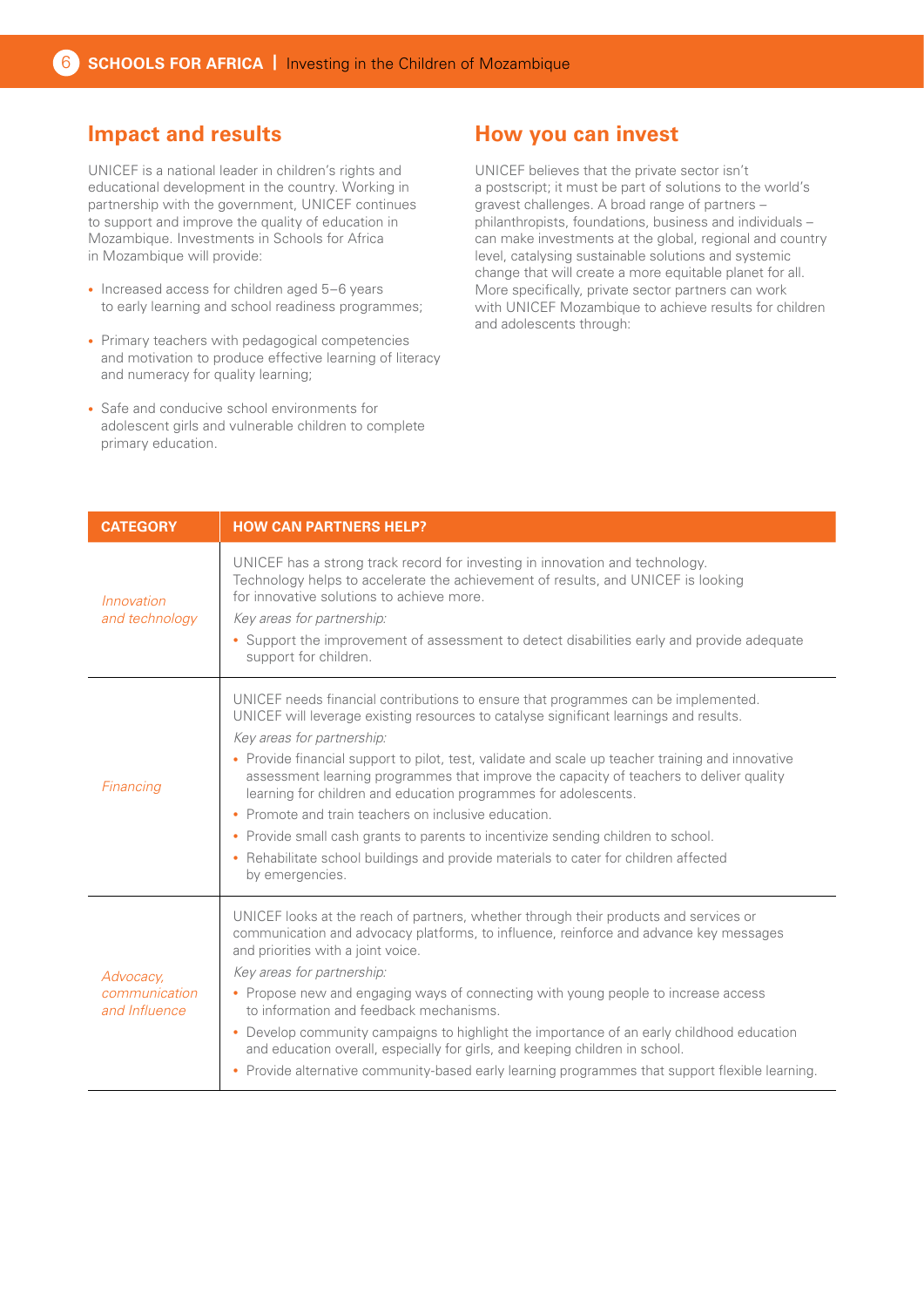## **Why partner with UNICEF?**

UNICEF has more than 70 years of experience ensuring the health, nutrition, education and protection of more of the world's children than any other organization UNICEF works in the most challenging and least accessible places, reaching children, including adolescents, in both emergency and development contexts. UNICEF's unique qualifications – strong presence in over 190 countries, close working relationships with local and national governments, a child participation model, and firm commitment to community engagement and buy-in – enable the organization to develop sustainable

systems at scale. The sustainable systems continuously reach all children, especially those most in need and those that are excluded in other development models.

Building on UNICEF's successful four-decade history in Mozambique, Schools for Africa will elevate UNICEF's education outcomes for all children. Together with partners, UNICEF will scale successful education programmes, mobilizing partnerships at the country level, to ensure all children and adolescents have equal access to inclusive, quality education.



- <sup>1</sup> Mozambique Economic Outlook African Development Bank, 2018
- <sup>2</sup> UNICEF Mozambique Country Programme Document (2017-2020), August 2016
- <sup>3</sup> UNICEF Mozambique Country Programme Document (2017-2020), August 2016
- The World Bank and UNICEF, Development Practice in Education: Abolishing School Fees in Africa: Lessons from Ethiopia, Ghana, Kenya, Malawi, and Mozambique (2009) at p. 207. See also: MINEDH, Manual de Procedimentos 2015 – Apoio Directo As Escolas, Ensino Primario, online: <[http://www.mined.gov.mz/PROGS/ADE2015\\_](http://www.mined.gov.mz/PROGS/ADE2015_Paginas/DocsPDFs/ADE2015-EP-ManualProcedimentos.pdf) [Paginas/DocsPDFs/ADE2015-EP-ManualProcedimentos.pdf](http://www.mined.gov.mz/PROGS/ADE2015_Paginas/DocsPDFs/ADE2015-EP-ManualProcedimentos.pdf)>
- <sup>5</sup> Note: Most adolescents are in primary and not in secondary schools.
- $6$  <[http://www.unicef.org.mz/en/our-work/what-we-do/education>](http://www.unicef.org.mz/en/our-work/what-we-do/education/ )<br> $7 \cdot \text{Mow 2018}$ . Data summary on edelegators
- May 2018, Data summary on adolescents
- $8$  <[http://www.unicef.org.mz/en/our-work/what-we-do/education>](http://www.unicef.org.mz/en/our-work/what-we-do/education/ )<br> $9$  UNICEE Country Programme Document 2017–2020
- <sup>9</sup> UNICEF Country Programme Document 2017–2020